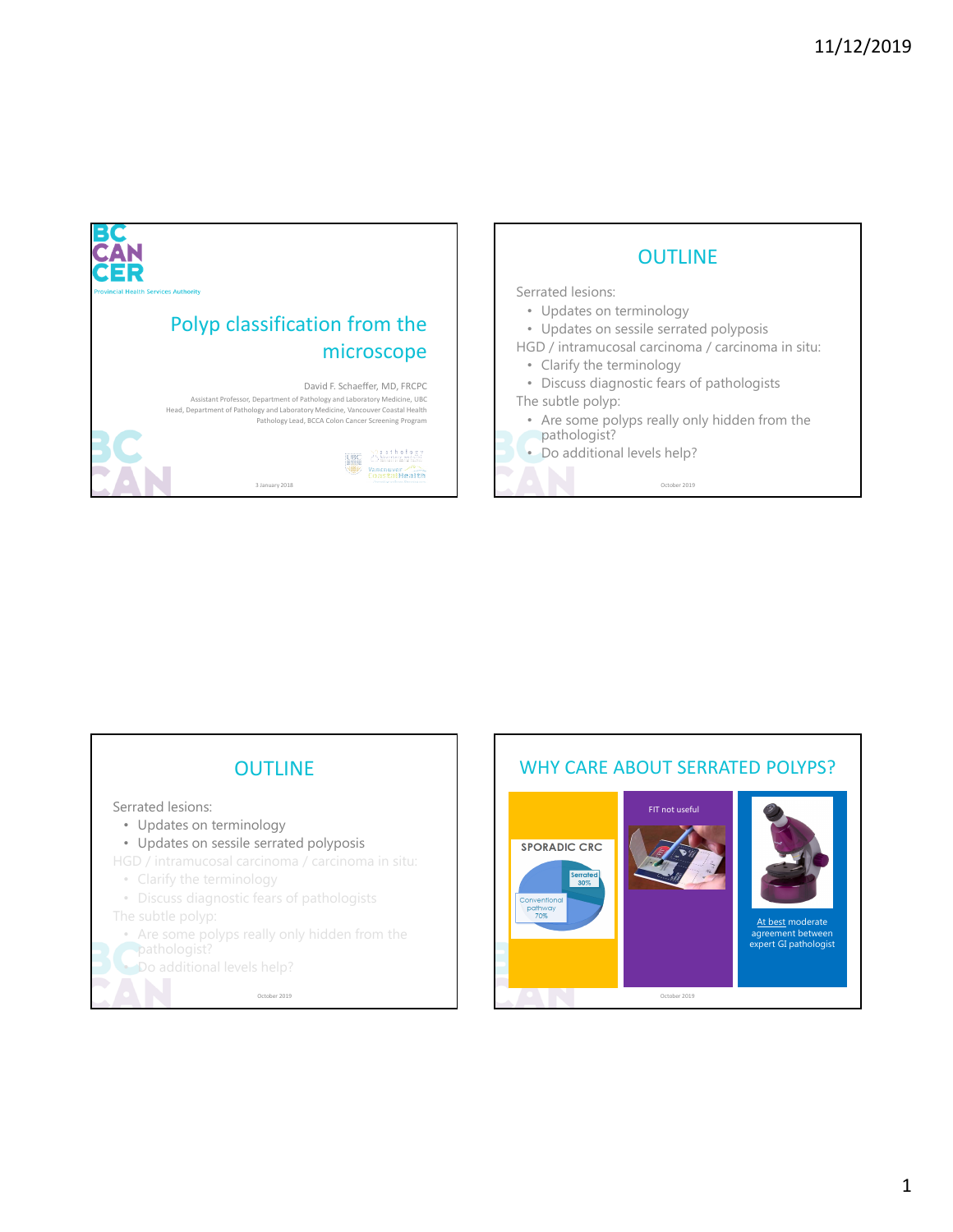





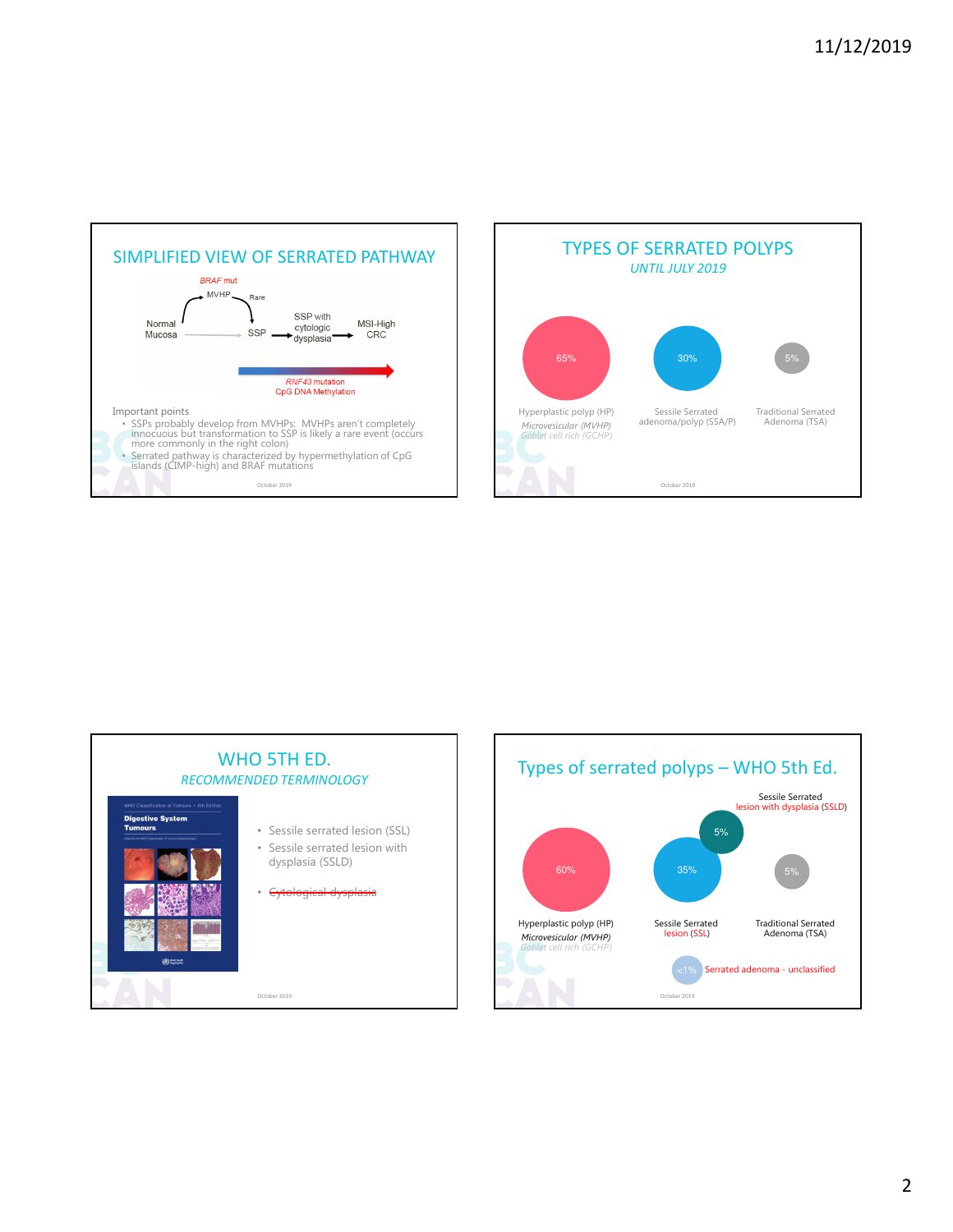# SSL: DIAGNOSTIC AGREEMENT

Histologic agreement among 7 GI pathologists on 109 serrated polyps

#### Only moderate interobserver agreement.

| Polyp      | Overall Kappa | Individual<br>Kappa | 95% CI        | Interpretation |
|------------|---------------|---------------------|---------------|----------------|
| All polyps | 0.5           |                     | $0.47 - 0.52$ | Moderate       |
| HP         |               | 0.52                | $0.48 - 0.57$ | Moderate       |
| <          |               | 0.56                | $0.51 - 0.60$ | Moderate       |
| SSLD       |               | 0.8                 | $0.75 - 0.84$ | Excellent      |
|            |               | October 2019        |               |                |

# SESSILE SERRATED POLYPS WITH DYSPLASIA

Prevalence

About 5% of SSPs in one large study harbor dysplasia (Arch Pathol Lab Med. 2015 Mar;139(3):388-93.)

No point to separate into high- and low-grade.

Must see dysplasia in same fragment as SSL in order to be certain this represents true dysplasia rather than a separate conventional adenoma

MLH1 IHC may be helpful if separate fragments contain SSL and dysplasia (MLH1 loss suggests SSLD)

October 2019

| Danish CRC study: 2,060 CRC cases, 8,237 controls<br>۰<br>Determined what polyps at index colonoscopy<br>۰<br>increase risk of CRC<br>• Reviewed all serrated polyps (4 GI pathologists) |         |            |                     |  |  |  |
|------------------------------------------------------------------------------------------------------------------------------------------------------------------------------------------|---------|------------|---------------------|--|--|--|
| Polyp type                                                                                                                                                                               | Cases % | Controls % | <b>Adjusted OR</b>  |  |  |  |
| No polyp                                                                                                                                                                                 | 56.5    | 74.2       | 1.00<br>(reference) |  |  |  |
| SSL                                                                                                                                                                                      | 2.9     | 1.4        | 2.75                |  |  |  |
| <b>SSLD</b>                                                                                                                                                                              | 1.0     | 03         | 4.76                |  |  |  |
| Conventional adenoma                                                                                                                                                                     | 37      | 21         | 2.51                |  |  |  |
|                                                                                                                                                                                          | 2.7     | 2.9        | 1.30                |  |  |  |

# SSL: RISK OF SUBSEQUENT SSL

- New Hampshire Colonoscopy registry: 3198 patients with no adenomas at index and 2 colonoscopies >12 months apart
- Determined what serrated polyps at index colonoscopy increase risk of subsequent large serrated polyps

| Polyp type at index | Total, n | Adjusted OR (95% CI) |
|---------------------|----------|----------------------|
| No serrated polyp   | 2396     | 1.00 (reference)     |
| SSL (or TSA)        | 104      | 9.70 (3.63-25.92)    |
| $SSL \geq 10$ mm    | 65       | 14.34 (5.03-40.86)   |
| $SP < 10$ mm        | 452      | $1.14(0.38-3.45)$    |
| HP                  | 698      | 1.85 (0.79-4.36)     |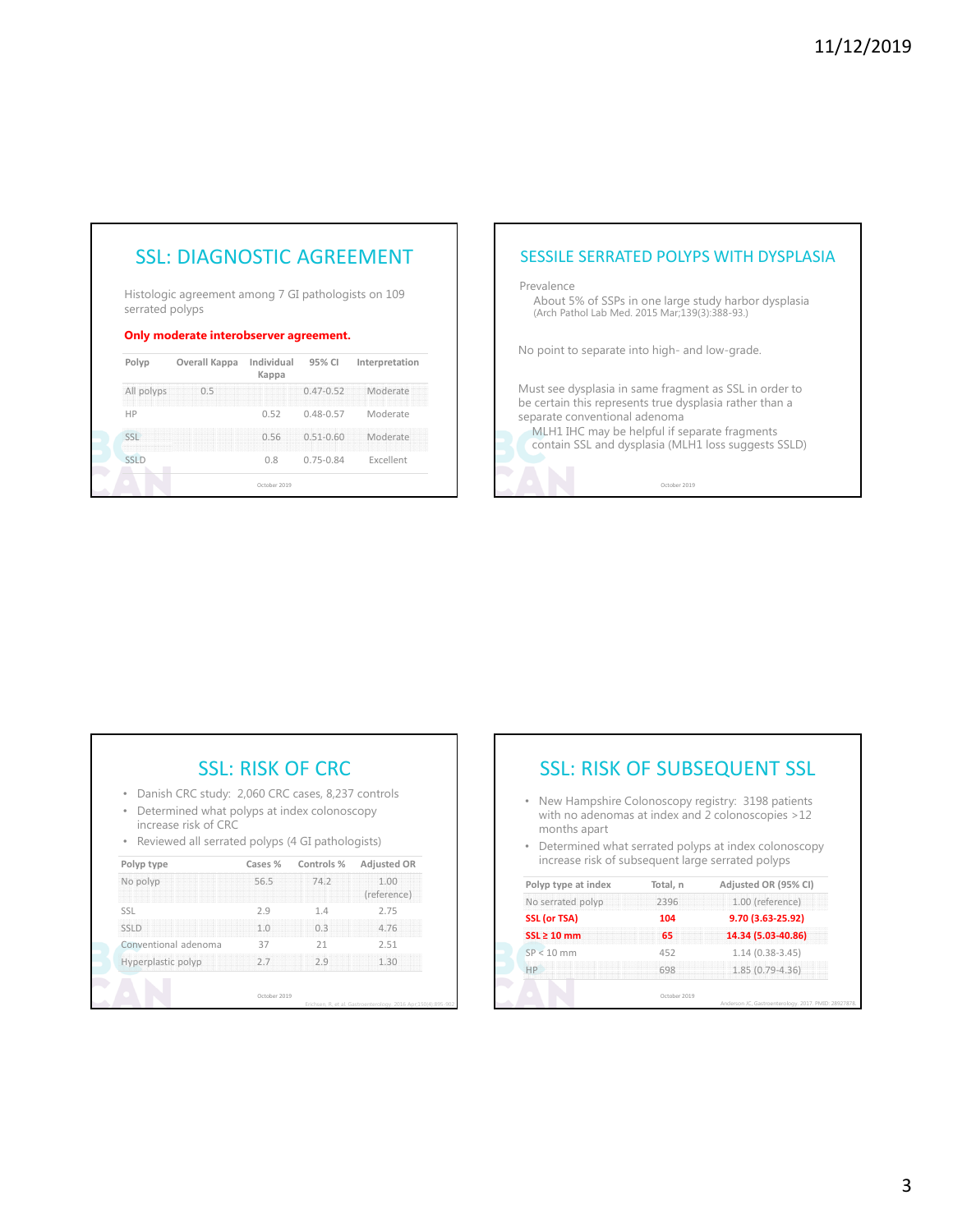# WHAT ABOUT PTS WITH BOTH SSL AND TA?

- New Hampshire Colonoscopy registry: 5,433 patients with 2 colonoscopies >12 months apart
- Determined what polyps at index colonoscopy increased risk of subsequent high risk adenomas (large, villous or HGD)

| Polyp type at index             | Total, n | Adjusted OR (95% CI)                                 |  |
|---------------------------------|----------|------------------------------------------------------|--|
| No adenoma or<br>serrated polyp | 2396     | 1.00 (reference)                                     |  |
| High risk adenoma<br>(HRA)      | 817      | 3.86 (2.77-5.39)                                     |  |
| $HRA + SP > 10$ mm              | 18       | 5.61 (1.72-18.28)                                    |  |
| HRA + SSP or TSA                | 28       | 16.04 (6.95-37.00)                                   |  |
| $HRP + HP$                      | 186      | $3.51(2.17-5.68)$                                    |  |
|                                 |          | Anderson JC. Gastroenterology, 2017, PMID: 28927878. |  |

# SSL: TAKE HOME POINTS

- SSLs increase the risk of metachronous serrated polyps, independent of size of index SSL
- SSLs increase the risk of subsequent CRC
- SSLs+ high-risk adenomas markedly increase the risk of metachronous high-risk adenomas independent of SSL size
- SSLs can develop dysplasia with different morphologies – Minimal deviation dysplasia is very difficult to recognize
- SSL with "high-grade dysplasia" often harbor invasive CRC



October 2019

### SERRATED POLYPOSIS SYNDROME Criterion 1 (25% pts) At least 5 serrated lesions proximal to the rectum all ≥ 5 mm, with at least 2 ≥ 10 mm Criterion 2 size but distributed throughout the (45% pts) large bowel, with at least 5 proximal More than 20 serrated polyps of any to the rectum WHO 4<sup>th</sup> edition: Criteri At least 1 serrated polyp in a 1<sup>st</sup> degree relative

October 2019

# **OUTLINE** • Updates on terminology • Updates on sessile serrated polyposis HGD / intramucosal carcinoma / carcinoma in situ: • Clarify the terminology • Discuss diagnostic fears of pathologists • Are some polyps really only hidden from the pathologist?

October 2019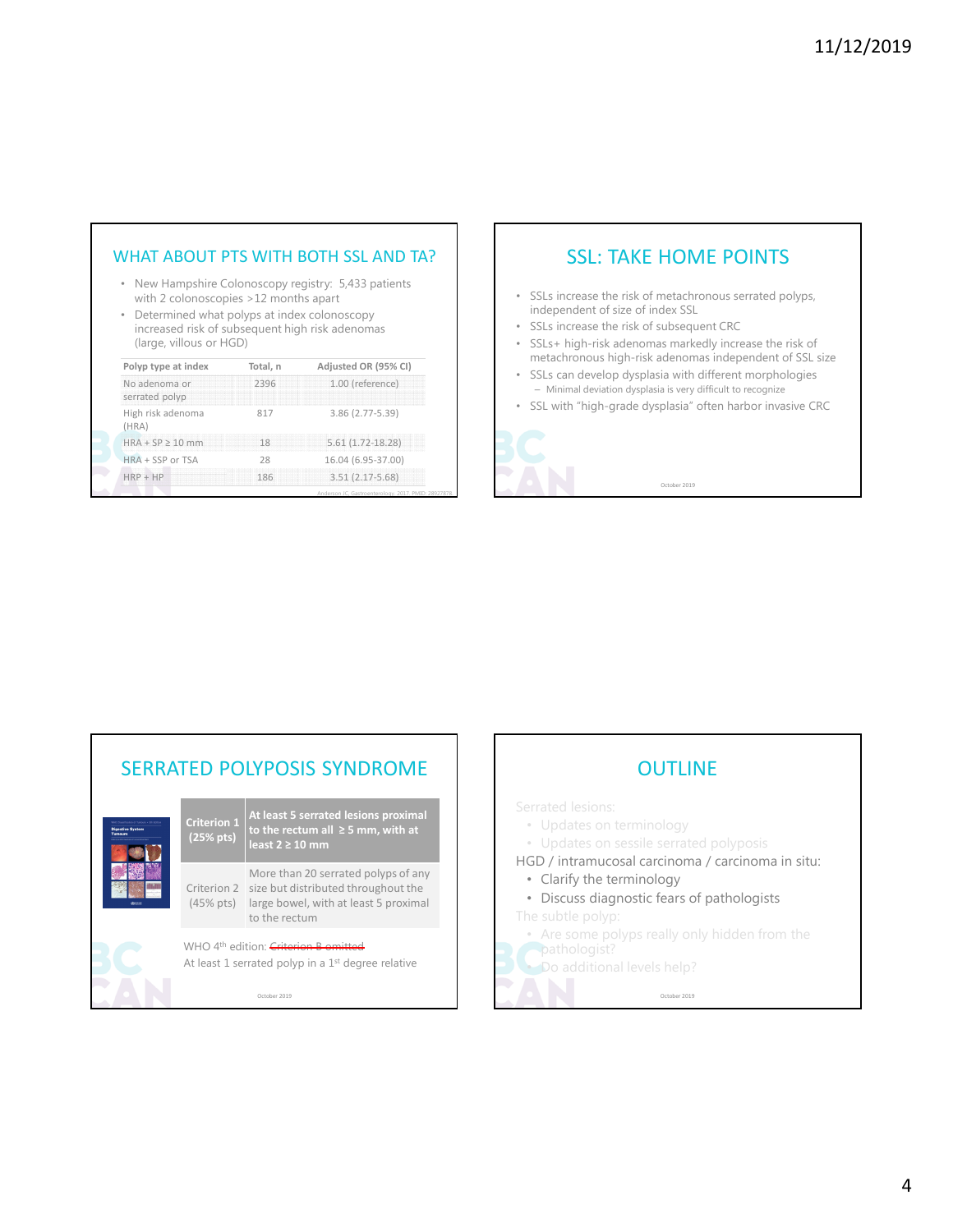

# **OUTLINE**

- Updates on terminology
- Updates on sessile serrated polyposis

HGD / intramucosal carcinoma / carcinoma in situ:

- Clarify the terminology
- Discuss diagnostic fears of pathologists

#### The subtle polyp:

- Are some polyps really only hidden from the pathologist?
- Do additional levels help?

October 2019

## CAUSES FOR ABSENCE OF EPITHELIAL POLYP

- Sampling by endoscopist
	- Non-lesion (prominent mucosal fold/tag)
	- Lymphoid or mesenchymal lesion
	- Mucosa overlying submucosal lesion
- Lesion sampled but not sectioned (superficial or on opposite aspect of specimen)
- Subtle lesion histologically
- Error or artefact: In endoscopy suite, grossing, embedding/processing



October 2019

## OFTEN THESE GET SIGNED OUT DESCRIPTIVE

Diagnosis:

- Submitted as "Colonic polyp": – Prominent lymphoid aggregate
	- No epithelial lesion identified
	-
- Prominent mucosal fold; negative for dysplasia.



October 2019